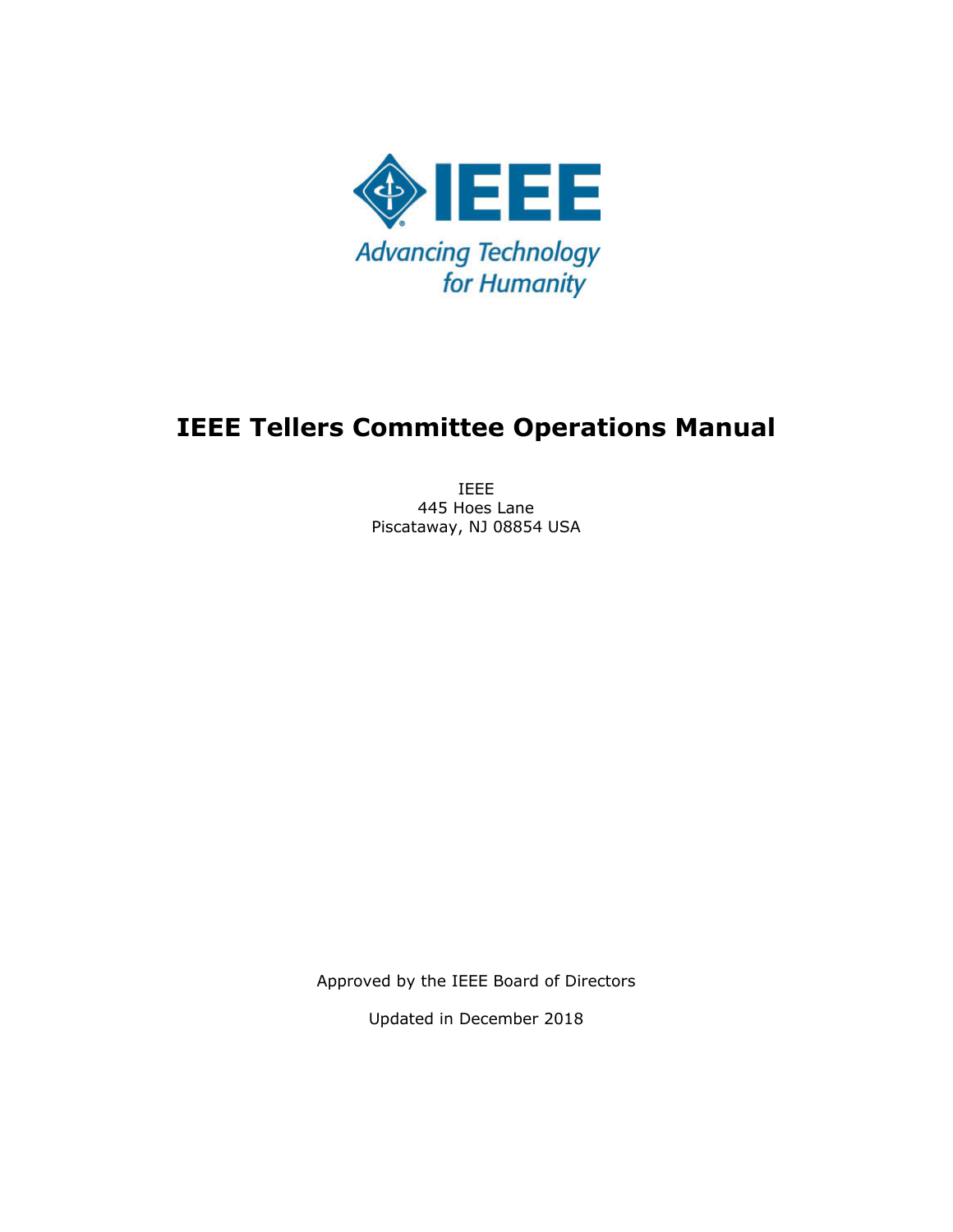# **TABLE OF CONTENTS**

| SECTION V - BALLOT COUNT PROCESSING AND VALIDATION 8 |  |
|------------------------------------------------------|--|
|                                                      |  |
|                                                      |  |
|                                                      |  |
|                                                      |  |
|                                                      |  |
|                                                      |  |
|                                                      |  |
|                                                      |  |
|                                                      |  |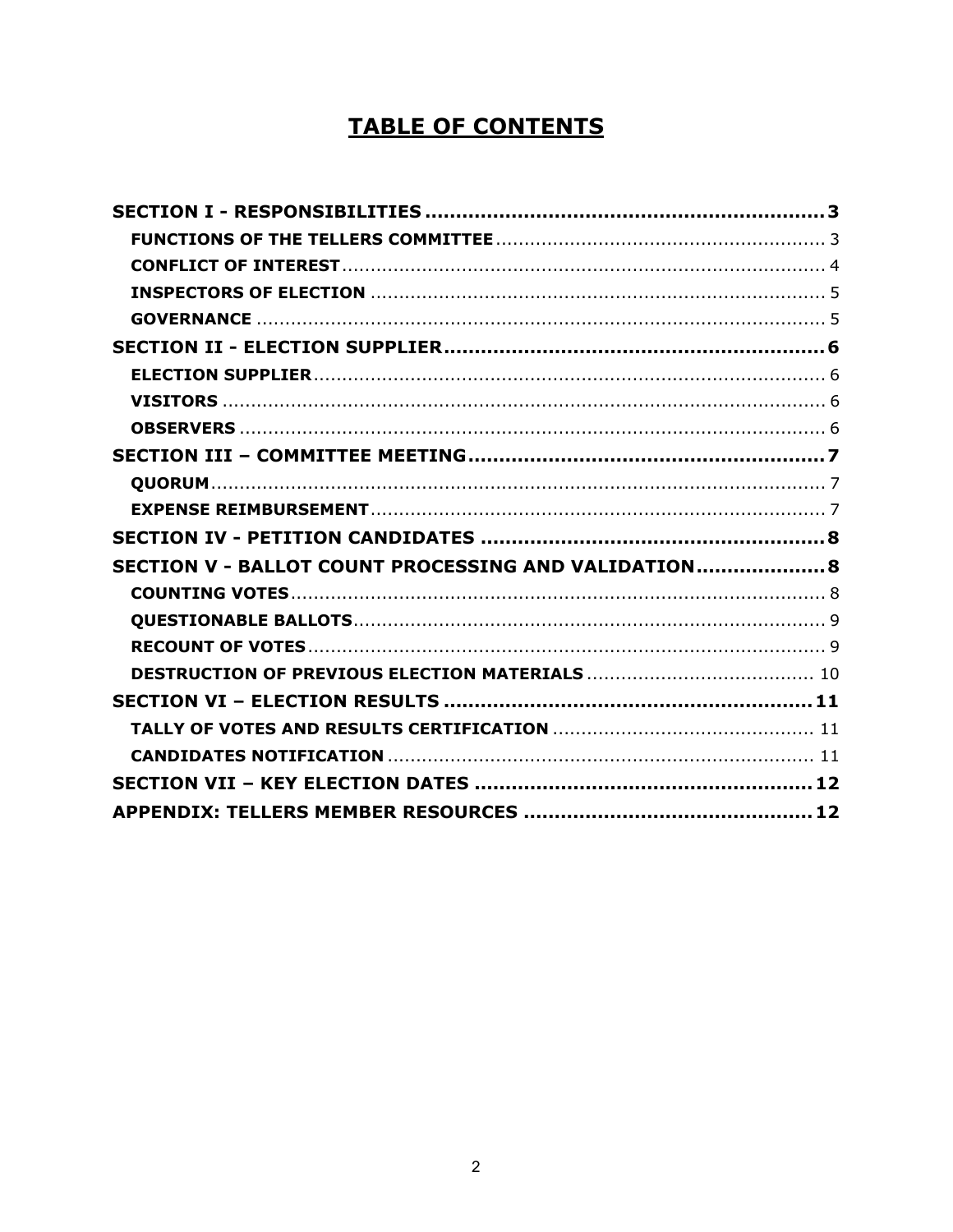# **SECTION I - RESPONSIBILITIES**

IEEE Bylaw I-305.19 defines the function and membership of the Tellers Committee. The Tellers Committee Operations Manual guides members, staff, and suppliers in an effort to define the operations of and the activities of the Tellers Committee and the IEEE Annual Election.

#### **FUNCTIONS OF THE TELLERS COMMITTEE**

- 1. Selects an independent election organization and informs the IEEE Board of **Directors**
- 2. Handles all matters related to the IEEE Annual Election ballot provided to the membership of IEEE or to groups of members for a vote, including, but not limited to processing of ballots received; tallying of the votes; preparation and administration of the ballot, setting, approving, and granting exceptions to the calendar and timeline of events related to the annual election; processing of petitions; and Constitutional Amendments
- 3. Approves the ballot format
- 4. Approves the instructions to voters
- 5. Sets, approves and grants exceptions to the calendar and timeline of events related to the annual election
- 6. Supervises the tally of the petition signatures or delegates the task to IEEE staff
- 7. Determines the candidate sequence for each position on the ballot prior to receipt of candidate slates. All documentation will follow the same sequence per office
- 8. The Chair of the Tellers Committee or his/her designee shall verify the process for petition candidates and inform the Tellers Committee and the IEEE Board of Directors accordingly. The Tellers Committee shall announce the tally of the petition signatures, not later than 15 working days following the deadline for receipt of petitions, in a report to the IEEE Board of Directors signed by the Tellers Committee Chair
- 9. Acts as Inspectors of Election, as appointed by the IEEE Board of Directors
- 10. The Tellers Committee shall use the guidelines outlined in the Tellers Committee Operations Manual to determine at its discretion, the need for a recount. Recounts shall be witnessed by two election inspectors designated by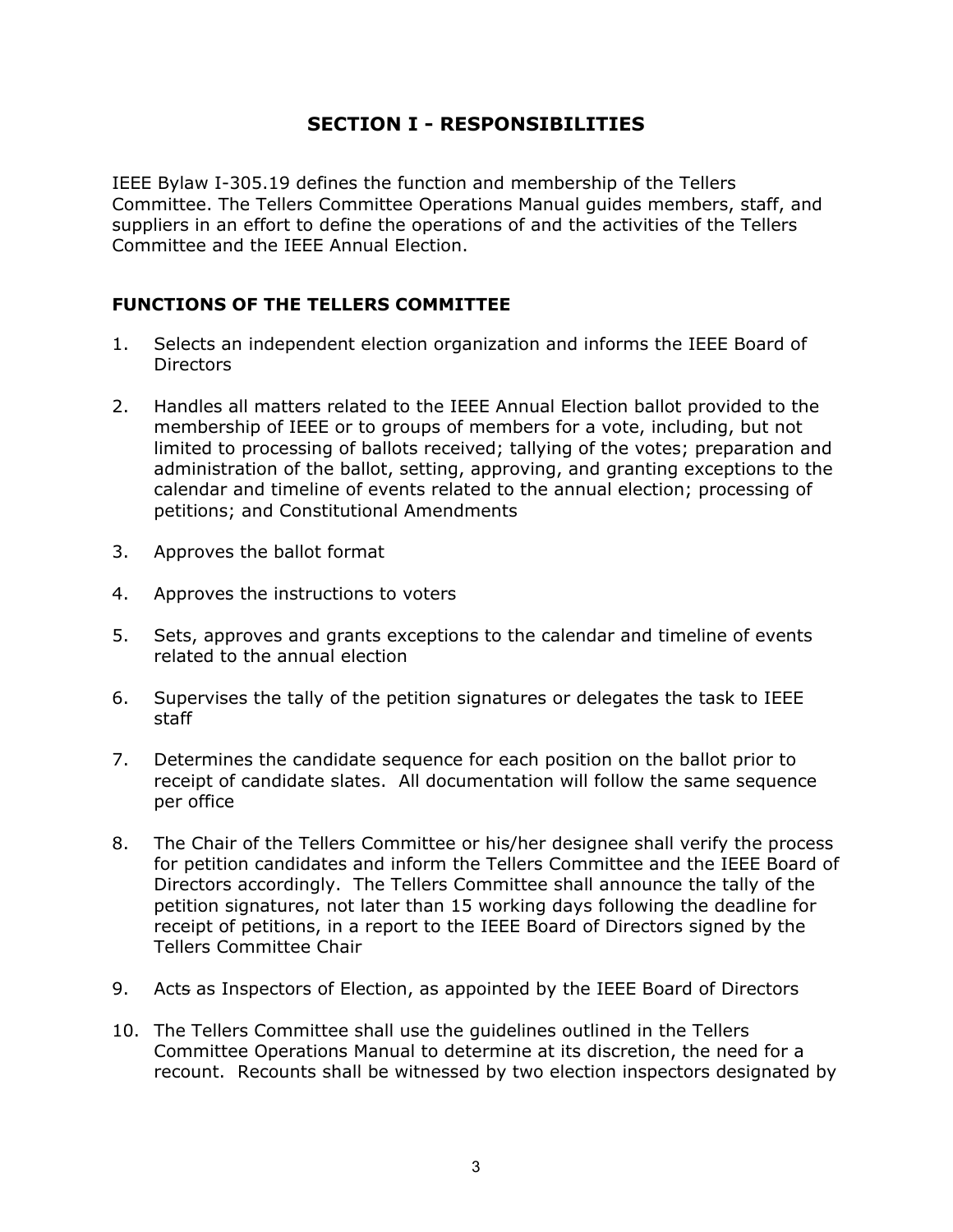the Tellers Committee Chair, who are not serving as first year members of the Tellers Committee

- 11. Announces the tally of the votes not later than the tenth working day following the final election ballot receipt date (first working day following 30 September)
- 12. Announces the final recall election ballot receipt date or the final referendum ballot receipt date, as the case may be, in a report to the Board of Directors signed by the Chair of the Tellers Committee
- 13. Provides the IEEE Board of Directors with a final report setting forth the tally of votes. The report will include a letter signed by the Chair of the Tellers Committee. In the event of a recount(s), the report shall include details of the recount
- 14. Works with the election vendor to assure compliance with all applicable IEEE Bylaws, IEEE Policies and related procedures
- 15. Specifies candidate photograph requirements used in the annual election. The candidate photograph requirement used in the election typically follows those used in *IEEE Spectrum* and *The Institute*. Staff will report requirement changes to the committee for instructions.
- 16. Reviews the validation process to determine the need to do a recount of votes in a particular election.

The Tellers Committee job description is available at: https://www.ieee.org/content/dam/ieeeorg/ieee/web/org/about/nominations/nac\_pd\_tellers.pdf.

The Vice Chair, appointed by the Board of Directors, assists the work of the Chair and acts on behalf of the Chair in the event of his/her incapacity.

#### **CONFLICT OF INTEREST**

IEEE Policy 9.8 - Conflict of Interest is applicable to all Committee members.

It is the responsibility of all IEEE Tellers Committee members to consider each item of business where they have a vote or decision-making authority to determine if a real or perceived conflict of interest may exist. Any such recognized conflict shall be disclosed immediately to the Tellers Committee Chair.

During service on the Tellers Committee, members shall not engage in electioneering for or against candidates or other initiatives in any IEEE election.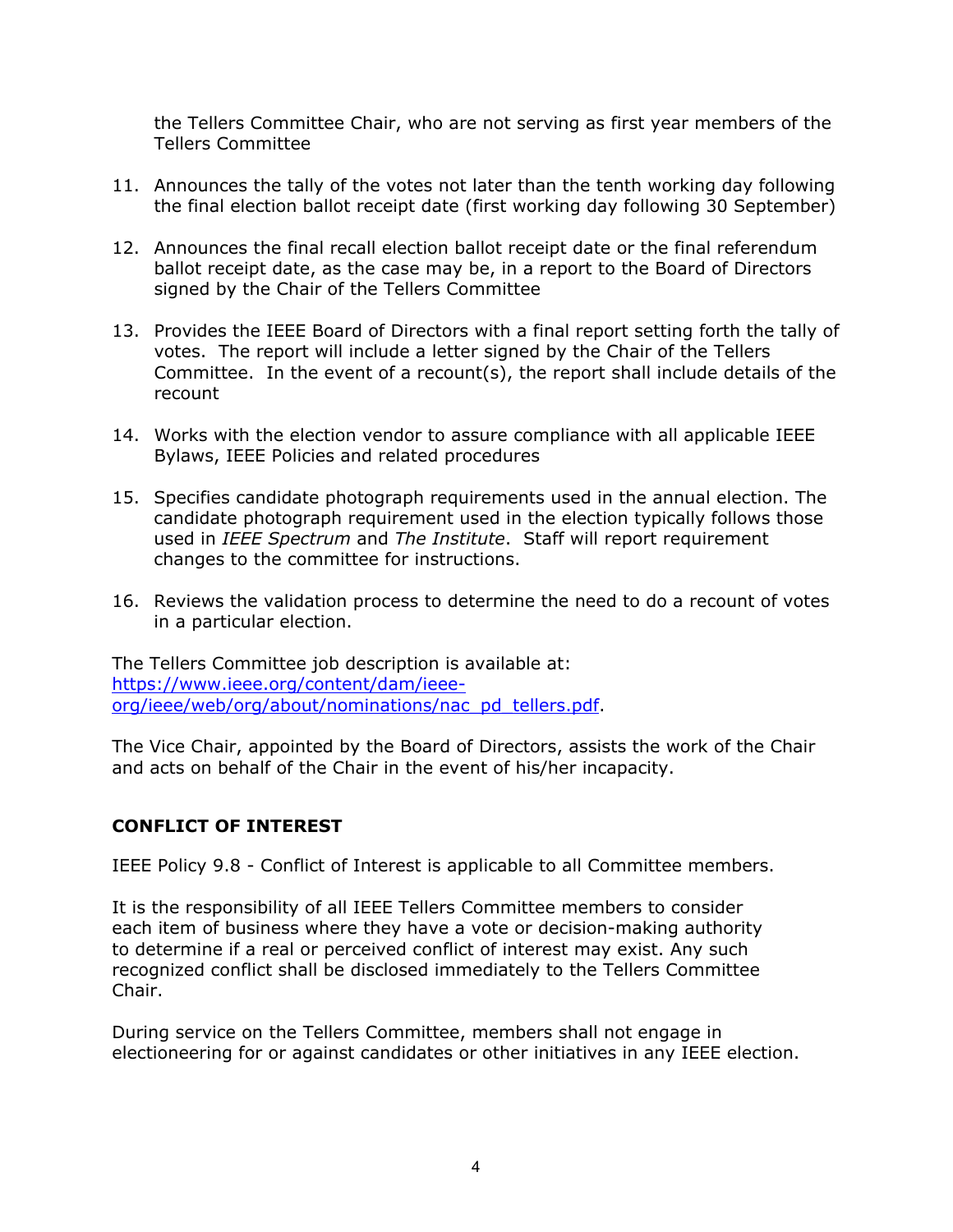#### **INSPECTORS OF ELECTION**

In connection with the balloting for the election of officers and directors, and to comply with Section 610 of the New York Not-For-Profit Corporation Law, the members of the IEEE Tellers Committee need to be appointed as Inspectors of Election and each take and sign an oath to faithfully execute his/her duties as Inspector.

#### **GOVERNANCE**

The policies, procedures and regulations by which the IEEE and the IEEE Tellers Committee are governed are embodied in the following documents:

- **New York State Not-for-Profit Corporation Laws** the law that governs not-for-profit organizations incorporated within the state of New York.
- **United States Internal Revenue Code** IEEE is a 501(c)(3) Organization. IRS Code, Section  $501(c)(3)$  Organizations provides guidelines for organizations that may qualify for exemption from federal income tax.
- **IEEE Certificate of Incorporation** legally establishes the IEEE under the New York State Not-for-Profit Corporation Law.
- **IEEE Constitution** contains IEEE's fundamental objectives and organization and can be approved and amended only by the voting members of the IEEE.
- **IEEE Bylaws** govern implementation of Constitutional provisions in specific organization structures and are approved and amended by the IEEE Board of Directors.
- **IEEE Policies** provide more detailed statements of specific policies, objectives and procedures and are approved and amended by the IEEE Board of Directors.
- **IEEE Tellers Committee Operations Manual** provides more detailed procedures for the committee to follow.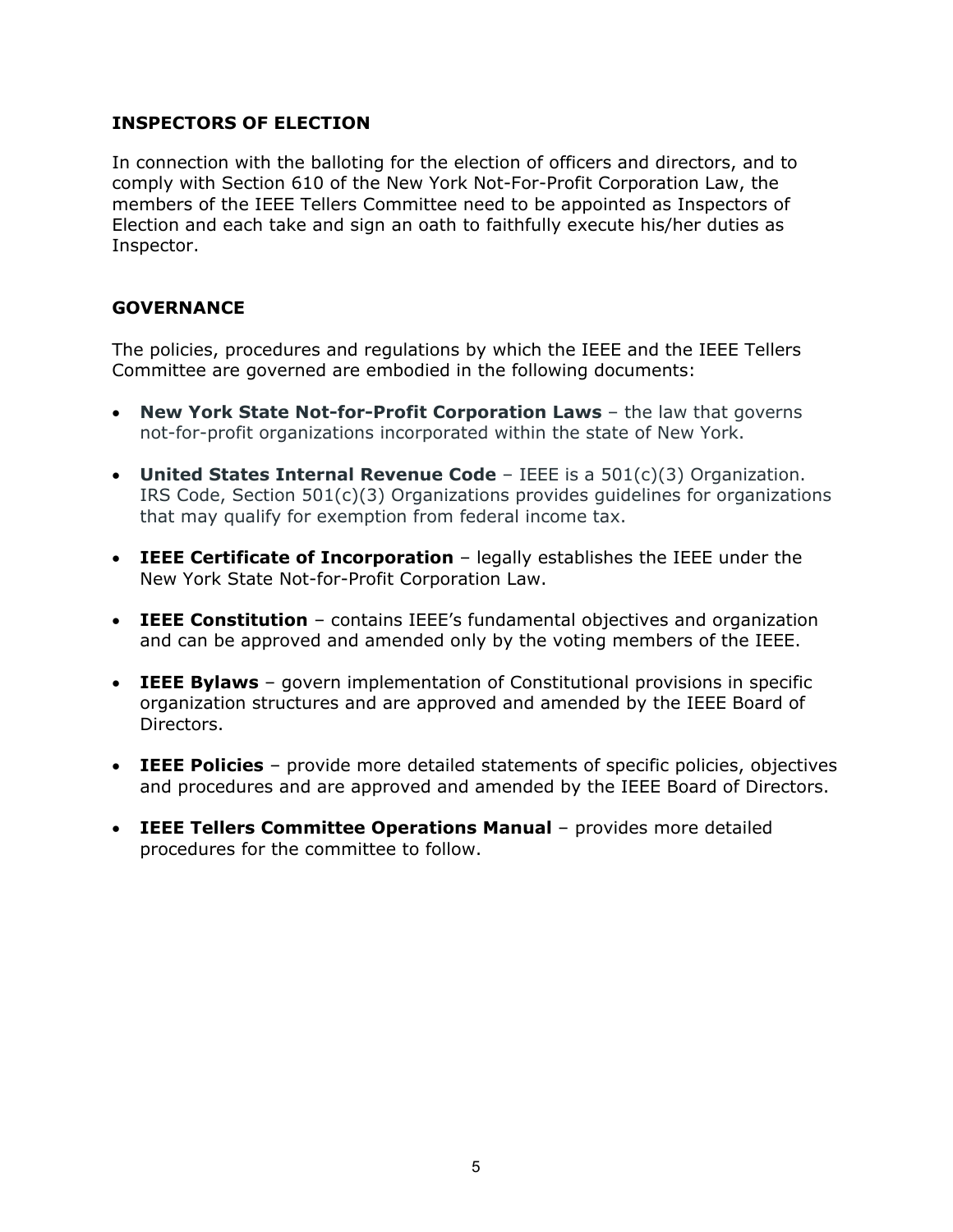# **SECTION II - ELECTION SUPPLIER**

# **ELECTION SUPPLIER**

 IEEE contracts with an independent contractor to perform annual election services. The services include the creation of ballot packages and the processing and tallying of election results. Through a competitive bidding process, the Tellers Committee selects a supplier and informs the IEEE Board of Directors.

# **VISITORS**

- The election supplier will receive in advance from Corporate Activities, a list of the Tellers Committee members, a list of all candidates whose names appear on the election ballot, and names of observers
- All visitors must identify themselves to the election supplier, provide proper identification and follow the security procedures established by the election supplier
- Any visitor refusing to follow specified procedures will be denied access to the supplier's facility

# **OBSERVERS**

- A candidate whose name appears on the election ballot or an initiator of a petition may be admitted to observe the processing of the ballots, provided they are accompanied by the Chair of the Tellers Committee, his/her designee, or an officer from the election supplier's staff. Candidates/observers are invited to visit the supplier's premises during the balloting period in August and September.
- A candidate for election or an initiator of a petition may designate someone to observe the ballot process on his/her behalf providing proper identification is presented to the election supplier.
- Candidates or observers are not permitted to handle any of the ballots or related materials or interfere in any way in the processing of the election. Any questions by a candidate or an observer will be directed only to the manager of the respective unit involved at the election supplier office.
- Election supplier shall permit any candidate or the authorized agent of any candidate to review the envelopes and ballots during regular business hours upon reasonable notice.
- Tellers Committee members are allowed free access to review and examine all ballots and ballot packages being processed.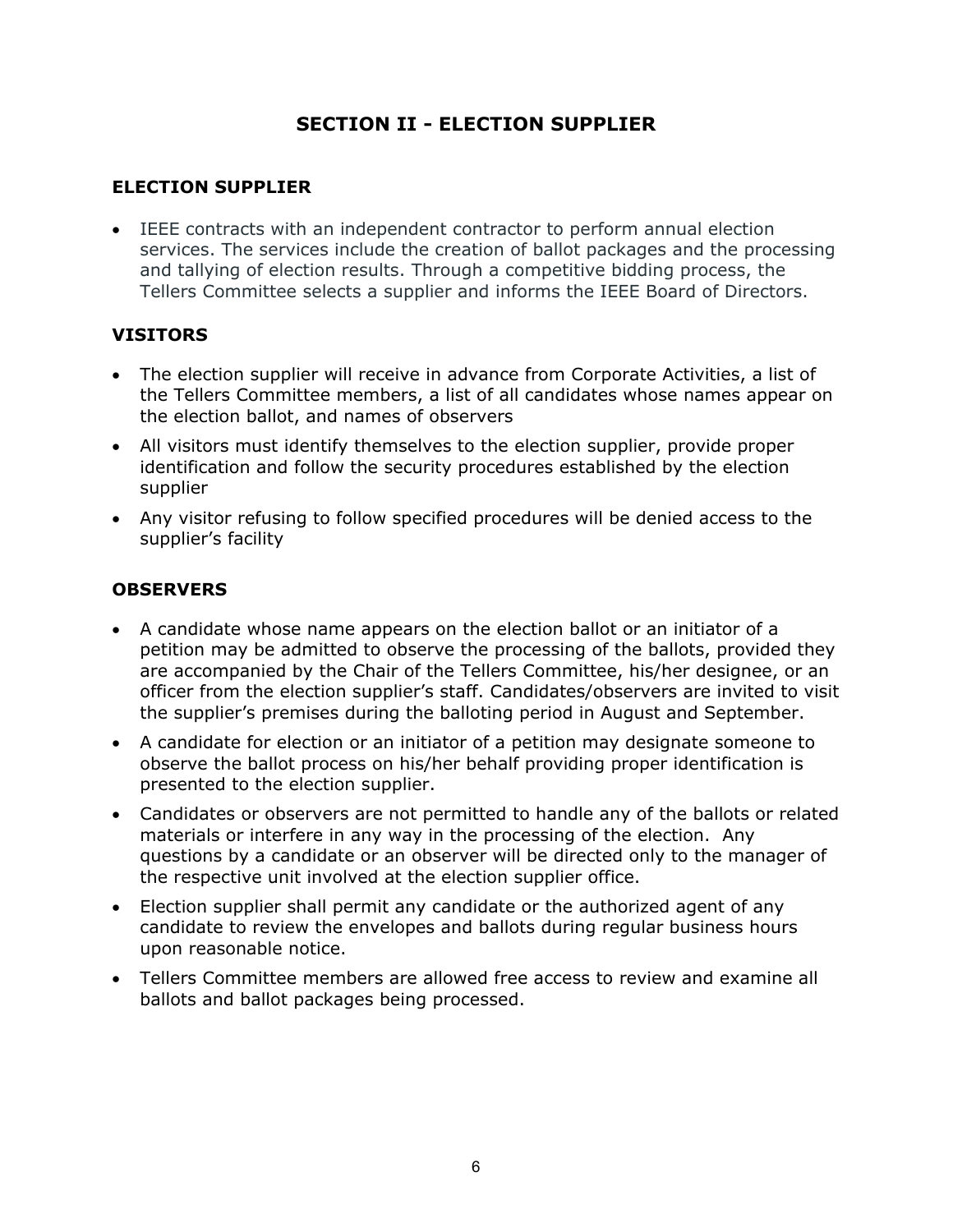# **SECTION III – COMMITTEE MEETING**

The Tellers Committee shall normally meet in person twice a year, the first quarter of the year and in October, at the location of the election processing supplier, to supervise the processing of election ballots received, and the tallying of the votes on Constitutional amendments, if applicable.

Meetings shall be held to allow compliance with IEEE Bylaw I-307.15. Ballot Marking; Voting; Tellers Committee Announcement; Election Results:

Ballots shall be validated and votes shall be tallied under the actual or delegated supervision of the Tellers Committee not later than the tenth working day following the final election ballot receipt date. As provided in Bylaw I-305.19, the Tellers Committee shall announce the result of the tally of the votes not later than the tenth working day following the final election ballot receipt date in a report to the Board of Directors signed by the Chair of the Tellers Committee.

When necessary, the committee may meet and act upon the vote of its members by any means of telecommunication, provided a quorum is present. The normal voting requirements shall apply when action is taken by means of telecommunications equipment allowing all persons participating in the meeting to hear each other at the same time.

*Robert's Rules of Order* (latest revision) shall be used to conduct business at meetings of the Tellers Committee unless other rules of procedure are specified in the Not-For-Profit Corporation Law of the State of New York, the IEEE Certificate of Incorporation, the IEEE Constitution, the IEEE Bylaws, the IEEE Policies or resolutions of the IEEE Board of Directors provided that the documents are not in conflict with any of the foregoing.

# **QUORUM**

 A majority of the voting members of the Tellers Committee shall constitute a quorum.

# **EXPENSE REIMBURSEMENT**

- Ordinary and necessary IEEE travel expenses for Tellers Committee members are reimbursed in accordance with IEEE policies. Such policies are available in the IEEE Finance Operations Manual and the IEEE Travel Guidelines and Reimbursement document.
- IEEE Tellers Committee members shall be provided the IEEE Business Expense Reimbursement Policies and the Expense Form.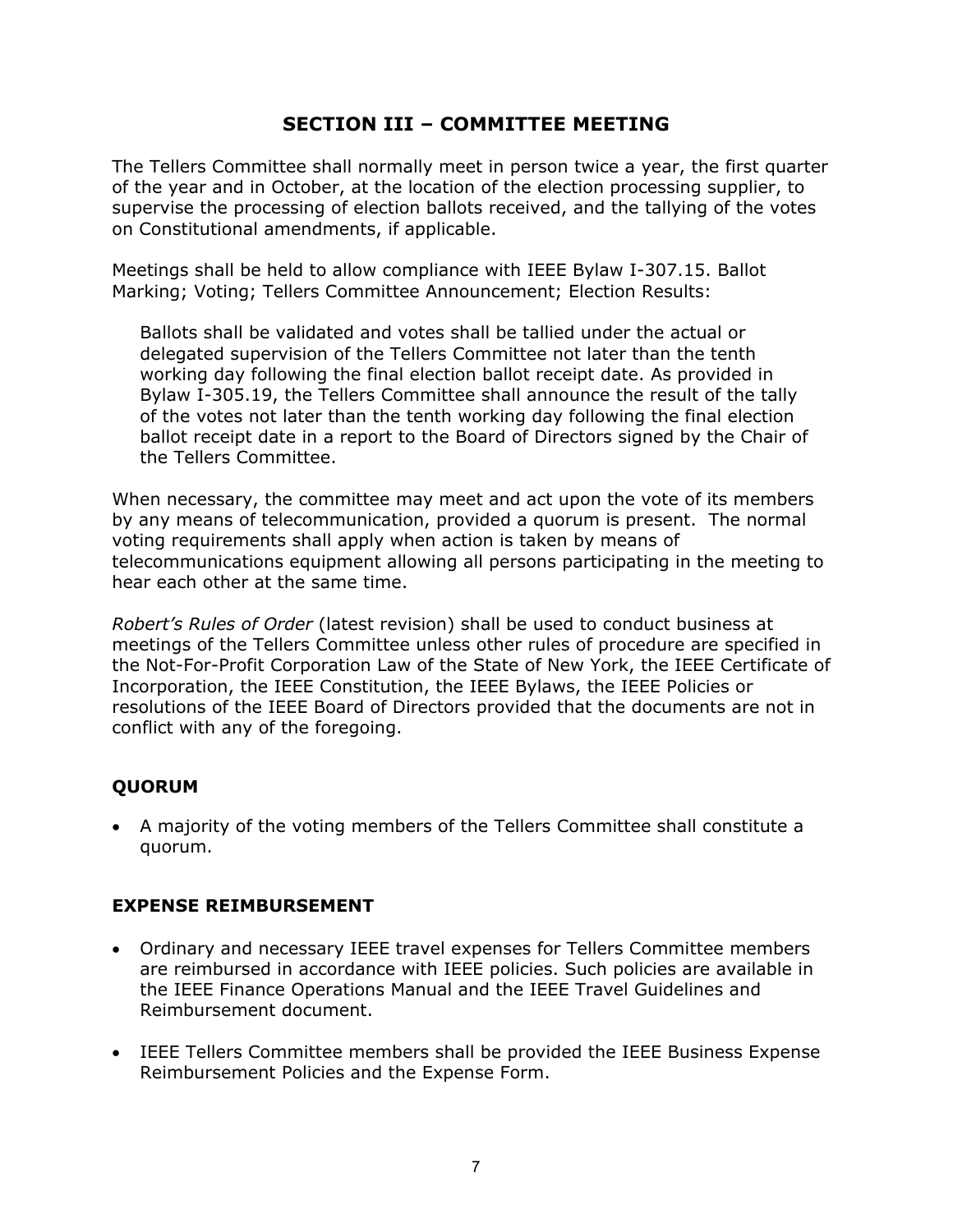Expense reports should be submitted to the IEEE Tellers Committee staff within fifteen days of the meeting.

# **SECTION IV - PETITION CANDIDATES**

As defined in Bylaw I-307.9, individual voting members may propose, by petition, names to be added to the IEEE annual election ballot for positions to be elected by the voting members, or groups of voting members, for the coming term.

Qualifications of petition candidates and procedures for announcement, distribution, and approval of petitions shall be specified in IEEE Policy 13.7.3.

All individuals seeking nomination by petition shall follow the same electioneering guidelines as nominated candidates from the time they begin their petition throughout the election process. Access to those who signed petitions will be limited to the staff responsible for validating the signatures or those who are responsible for the election process.

Verification that a petition has fulfilled the conditions of Bylaw I-307.9, and Policy 13.7.3., and that the petition candidate meets the qualifications of the office for which he or she is being nominated, shall be confirmed by IEEE election staff. The IEEE Board of Directors will be informed on the status of petition candidates via a report signed by the Tellers Committee Chair. The Chair can delegate the notification task to staff.

# **SECTION V - BALLOT COUNT PROCESSING AND VALIDATION**

Ballots shall be tallied in accordance with established procedures.

# **COUNTING VOTES**

The following guidelines shall be used to count the votes received:

- **Paper ballot returns**
	- o Unsigned (blank) paper ballots do not count as valid votes
	- o Ballots not signed in the signature box provided do not count as valid votes
	- $\circ$  The upper portion of the ballot form will be detached after validation and prior to tabulation of the vote by the election supplier. Detached ballot forms will be considered invalid and not counted.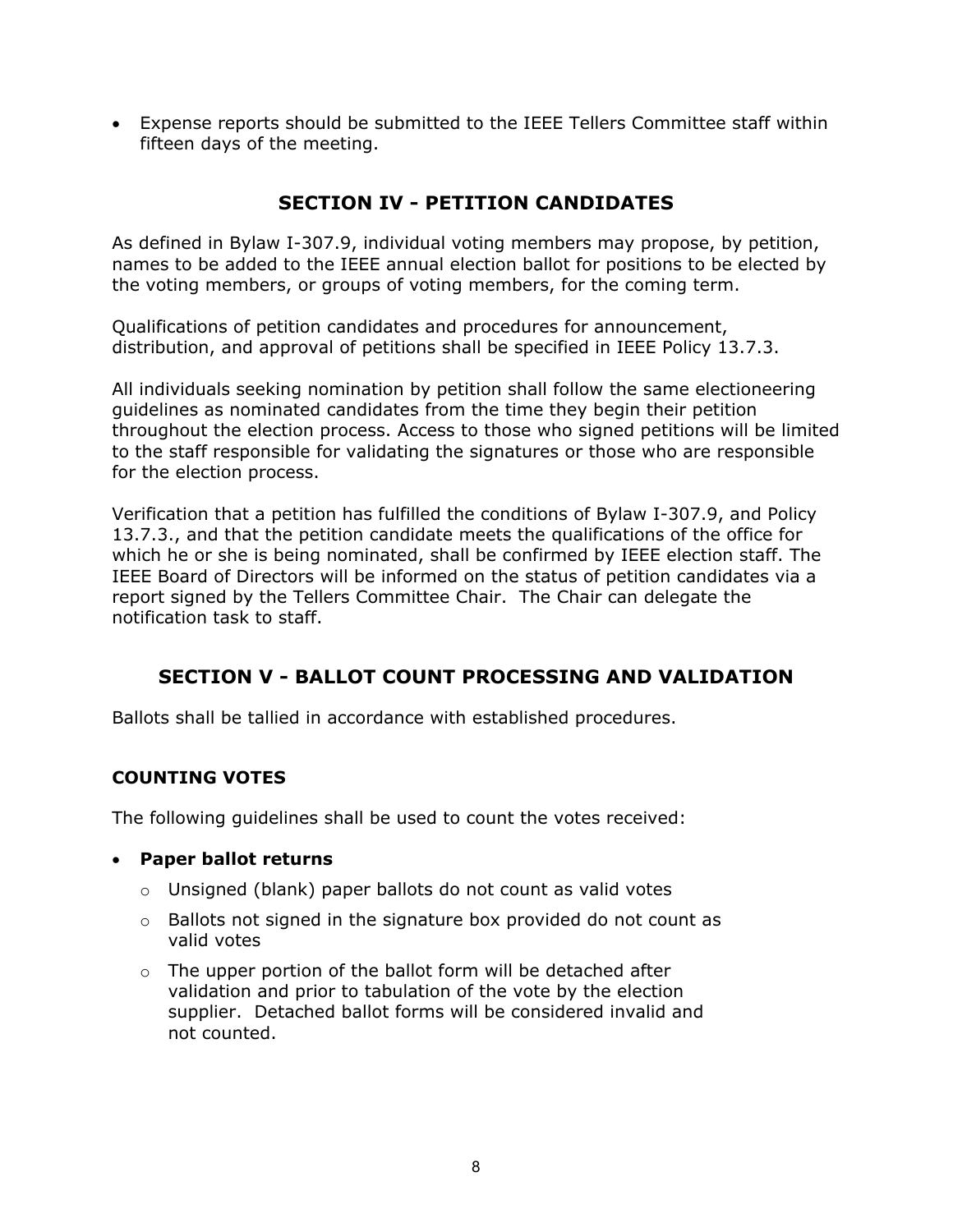#### **Electronic ballot access**

- o Members can access and return their ballot electronically via the annual election ballot site
- $\circ$  If both a paper ballot and electronic ballot were received, the first ballot received will be counted

#### **Late ballots**

- o Ballots received after the balloting period will not be counted
- o Late ballots will be opened for white mail (mail that is forwarded to IEEE for further processing, i.e., death notices, renewal payments)

#### **Successful candidate**

- $\circ$  The nominee for each office that receives the greatest number of qualified votes will be declared elected
- o In the event of a tie vote, the Board of Directors will choose between the nominees involved

# **QUESTIONABLE BALLOTS**

• Ballots are considered questionable when the election supplier cannot determine the voter's intent. These ballots will be made available for review by the Tellers Committee Chair or a subcommittee appointed by the Chair prior to the Tellers Committee meeting, when determination on their validity will be made. Ballots determined to be valid shall be included in the final count reported at the Tellers Committee meeting.

# **RECOUNT OF VOTES**

The following guidelines shall be used to determine if a recount is required:

- If the difference in the number of total votes (both paper and electronic) between the first and second place candidates in a specific election category is less than or equal to the potential number of errors from the valid paper ballots received for that election category, a recount shall be conducted.
- The potential number of errors from the valid paper ballots shall be determined by multiplying the total number of valid paper ballots received for that election category by the published error rate at the confidence interval provided annually by the election vendor, rounded to the nearest integer.

Examples of when an election recount is necessary and unnecessary: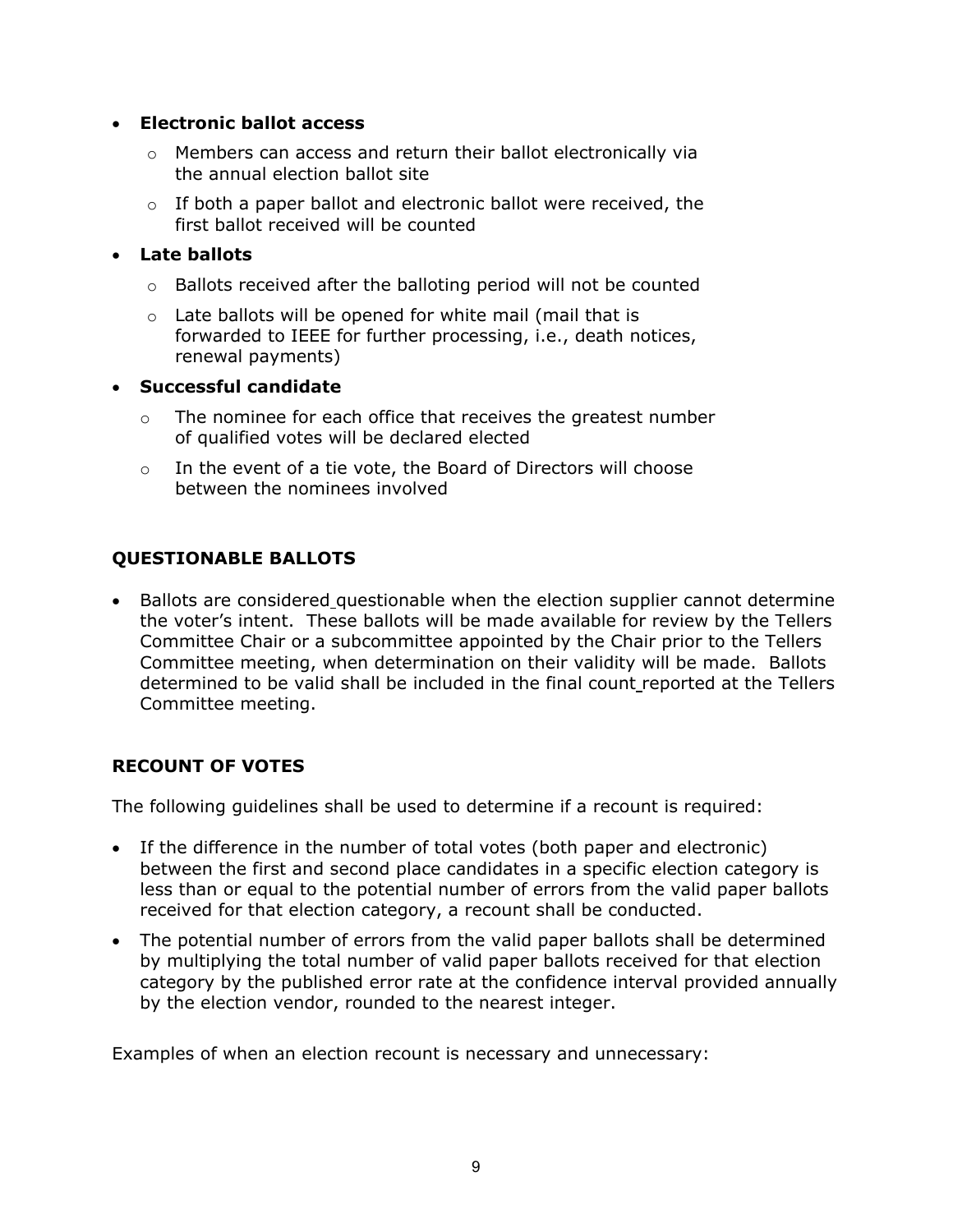# **Example 1**

Candidate 1 receives 3,500 votes (combined paper and Web) Candidate 2 receives 3,495 votes (combined paper and Web) There are 4,000 paper ballots received for this office, so the margin of victory  $=$ vote difference divided by the number of paper ballots for the race or  $5/4000 =$ 0.00125 (5/4,000).

**Determination:** Assuming an error rate of 0.0005, as provided by the vendor, and with a margin of victory (0.00125) larger than the vendor's error threshold (0.0005), no recount is necessary. In addition, if the margin of victory is equal to the vendor's error threshold, no recount would be necessary.

#### **Example 2**

Candidate 1 receives 3,500 votes (combined paper and Web) Candidate 2 receives 3,499 votes (combined paper and Web) There are 4,000 paper ballots received for this office, so the margin of victory  $=$ 0.00025 (1/4,000).

**Determination:** Assuming an error rate of 0.0005, as provided by the vendor, and with a margin of victory (0.00025) smaller than the vendor's error threshold (0.0005), a recount is necessary.

A final report setting forth the tally of the votes will be prepared by the Tellers Committee. The report, and a letter to be signed by the Chair of the Tellers Committee, shall be provided to the IEEE Board of Directors. If applicable, and a recount of votes in any election category is necessary, such information will be provided, with specific details, as part of the Tellers Committee report to the IEEE Board of Directors.

# **DESTRUCTION OF PREVIOUS ELECTION MATERIALS**

The election supplier is responsible for destroying previous year's election materials. The destruction date shall be thirty days following the later of (1) IEEE Board of Directors acceptance of the election results submitted by the IEEE Tellers Committee or (2) the final determination of a challenge to the election in accordance with IEEE Bylaw I-307.19. Election staff will instruct the election supplier when materials can be destroyed.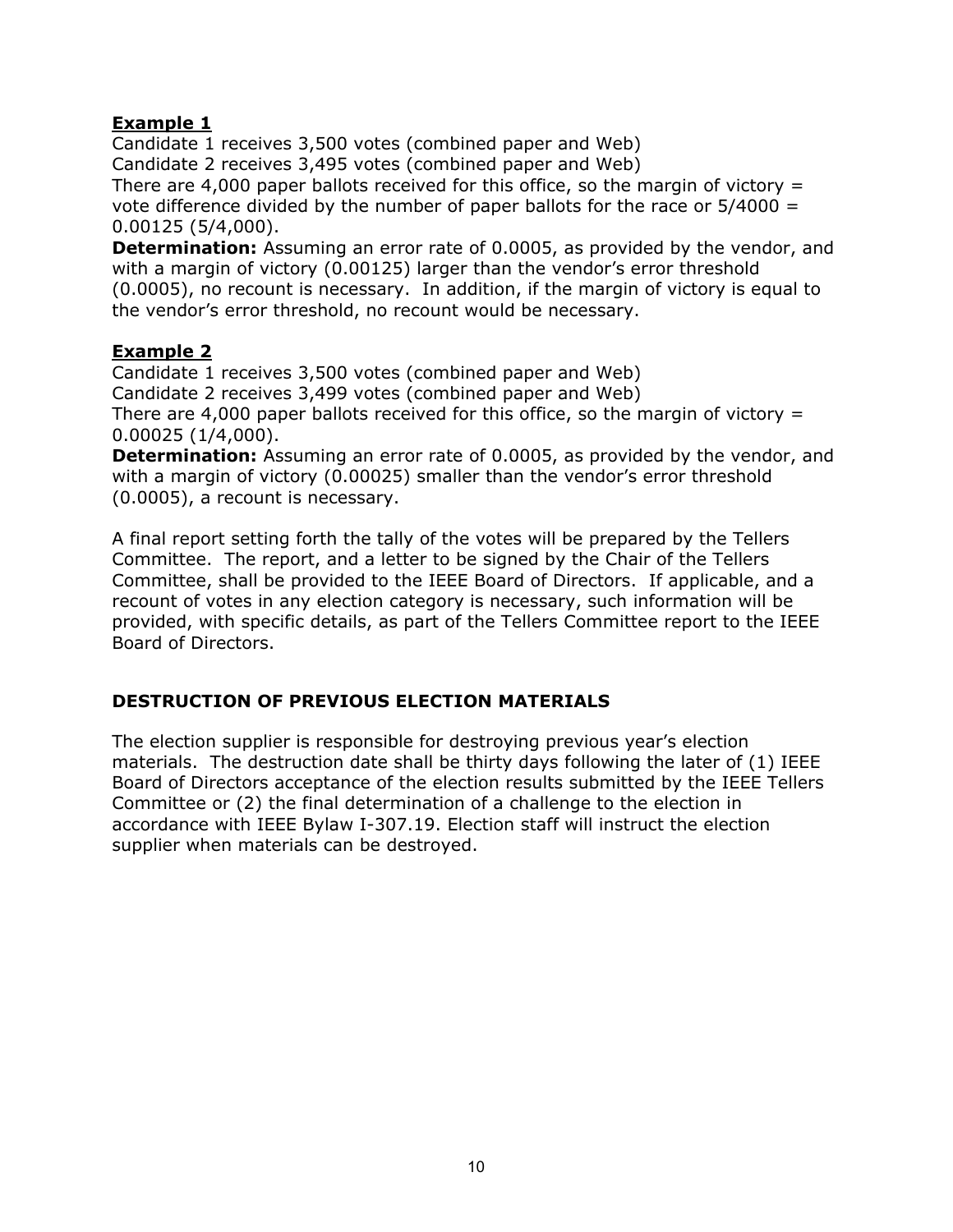# **SECTION VI – ELECTION RESULTS**

#### **TALLY OF VOTES AND RESULTS CERTIFICATION**

A final report setting forth the tally of the votes will be prepared by the Tellers Committee. The report, and a letter to be signed by the Chair of the Tellers Committee, shall be provided to the IEEE Board of Directors. If applicable, and a recount of votes in any election category is necessary, such information will be provided, with specific details, as part of the Tellers Committee report to the IEEE Board of Directors.

Unofficial election results shall be kept confidential until it becomes public information.

# **CANDIDATES NOTIFICATION**

Following the certification of the annual election results, both successful and unsuccessful candidates will be notified of the results for their election category via email.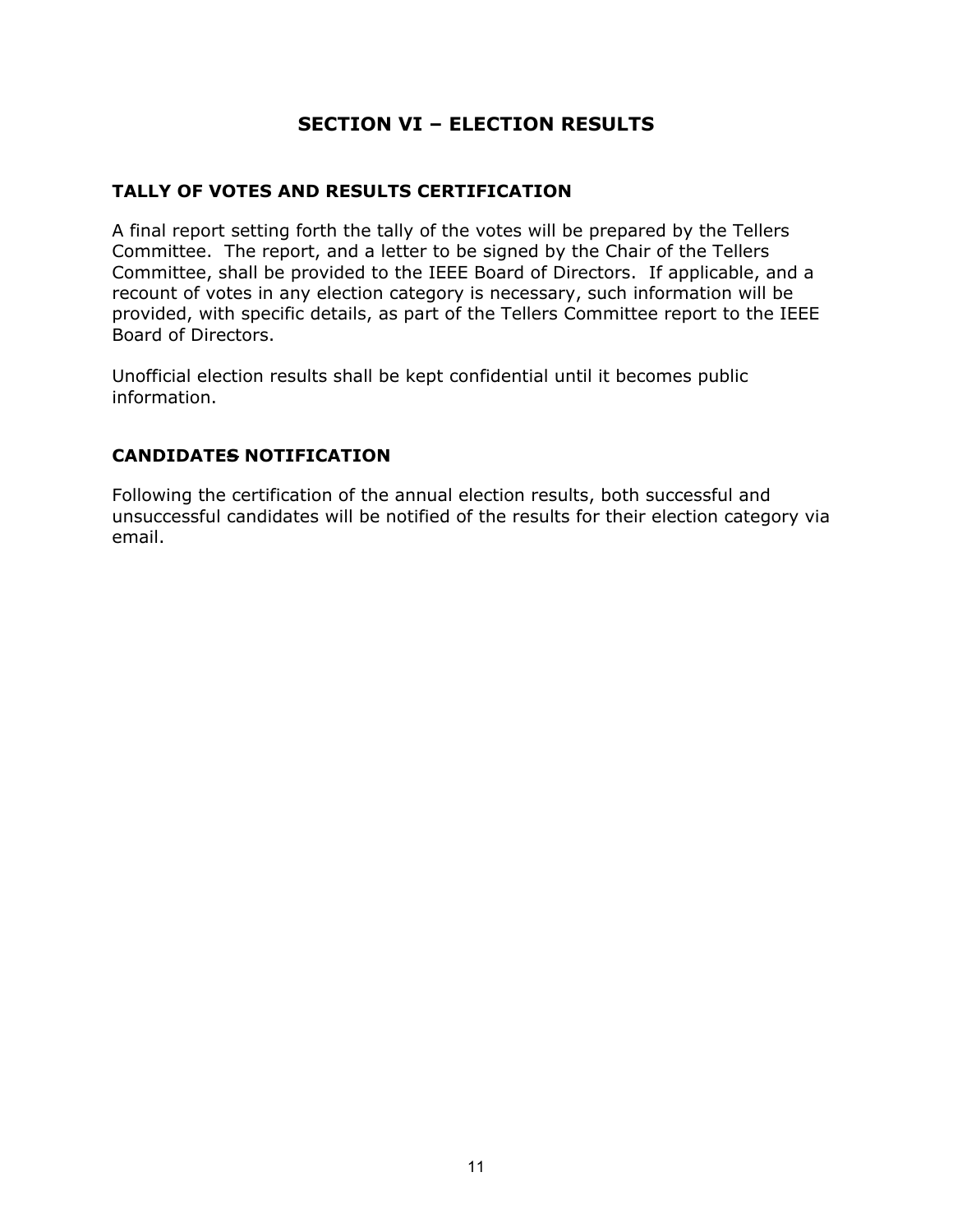# **SECTION VII – KEY ELECTION DATES**

| <b>Deadline</b>                                                                               | <b>Tasks</b>                                                                                                                                                                                                                                                                                           |
|-----------------------------------------------------------------------------------------------|--------------------------------------------------------------------------------------------------------------------------------------------------------------------------------------------------------------------------------------------------------------------------------------------------------|
| 15 March                                                                                      | All nominated candidate slates due                                                                                                                                                                                                                                                                     |
| 15 April                                                                                      | Individual voting members who wish to circulate a<br>petition shall submit a petition draft to the Board of<br>Directors no earlier than 15 May of the year preceding<br>the election and no later than 15 April of the year of<br>the election. Send petition intention to corp-<br>election@ieee.org |
| First working day<br>following 15 April                                                       | All nominated candidate materials are due within the<br>specified number of words                                                                                                                                                                                                                      |
| 1 May                                                                                         | IEEE Board of Directors announces the candidate<br>slates                                                                                                                                                                                                                                              |
| 12:00 noon EDT on<br>Friday preceding 15 May                                                  | All petition signatures are due                                                                                                                                                                                                                                                                        |
| 12:00 noon EDT on<br>Friday preceding 15<br>June                                              | All candidate materials approved and ready for<br>publication. Unapproved materials will not be<br>included in the ballot package.                                                                                                                                                                     |
| 30 June                                                                                       | Election ballots created for all eligible voting members<br>on record                                                                                                                                                                                                                                  |
| 15 August or the<br>following first working<br>day                                            | Election ballots are mailed and electronic ballot access<br>provided for eligible voting members                                                                                                                                                                                                       |
| September                                                                                     | The annual election supplier sends two email<br>reminders to those members who have not yet voted<br>in the election and to those who have started to vote<br>but did not complete their ballot.                                                                                                       |
| 12:00 noon CDT on First<br><b>Working Day Following</b><br>30 September                       | Balloting period ends                                                                                                                                                                                                                                                                                  |
| October, by 10th<br><b>Working Day Following</b><br>the Final Election Ballot<br>Receipt Date | Tellers Committee to tally and certify the election<br>results.                                                                                                                                                                                                                                        |
|                                                                                               | Election results are provided to the IEEE Board of<br>Directors in a letter signed by the Tellers Committee<br>Chair.<br>Election candidates are notified.                                                                                                                                             |
| November                                                                                      | The IEEE Board of Directors acts to accept the annual<br>election results. Election results will become official.                                                                                                                                                                                      |

Additional dates related to the IEEE Annual Election may be found at https://corporate.ieee.org/committees-of-ieee/committees/tellers-committee .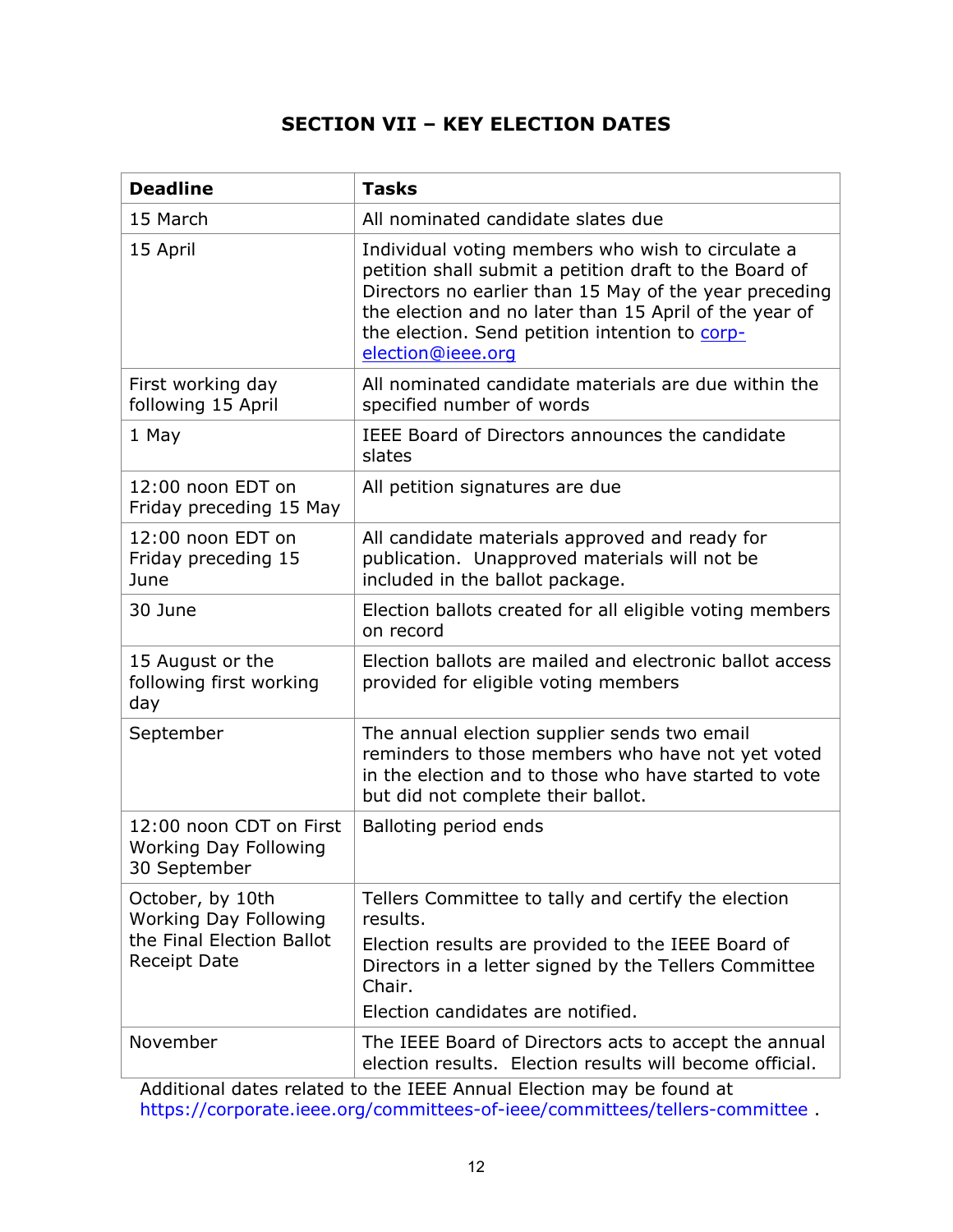# **APPENDIX: TELLERS MEMBER RESOURCES**

# **COMMUNICATIONS**

EMAILS

corp-20XXtellers@ieee.org,

IEEE Tellers Committee email alias is used to reach all committee members and key staff.

election@ieee.org, elections@ieee.org, and corp-election@ieee.org E-mail alias for IEEE members to contact the IEEE annual election. This address points to staff support for the annual election.

 IEEE TELLERS COMMITTEE WEBSITE https://corporate.ieee.org/committees-of-ieee/committees/tellerscommittee The Tellers Committee home page provides links to the Tellers Committee meetings, operations manual and committee roster.

# **CALENDAR AND GUIDES**

 IEEE ANNUAL ELECTIONS ACTIVITY SCHEDULE https://corporate.ieee.org/committees-of-ieee/committees/tellers-committee Provides high level overview of committee operations and deadlines.

# **REFERENCE**

- TELLERS COMMITTEE POSITION DESCRIPTIONS https://www.ieee.org/content/dam/ieeeorg/ieee/web/org/about/nominations/nac\_pd\_tellers.pdf Descriptions of each position, including their responsibilities, eligibility requirements, qualifications and time commitment.
- **IEEE GOVERNING DOCUMENTS** https://www.ieee.org/about/corporate/governance/index.html IEEE Constitution, Bylaws, Policies, Major Board Operations Manuals, Standing Committee Operations Manuals
- VOLUNTEER DIRECTORY IEEE ORGANIZATIONAL ROSTERS http://rosters.ieee.org/home.html All IEEE Tellers Committee members have access to the IEEE online rosters which provide the current contact information for the Tellers Committee and other IEEE officers and volunteers.